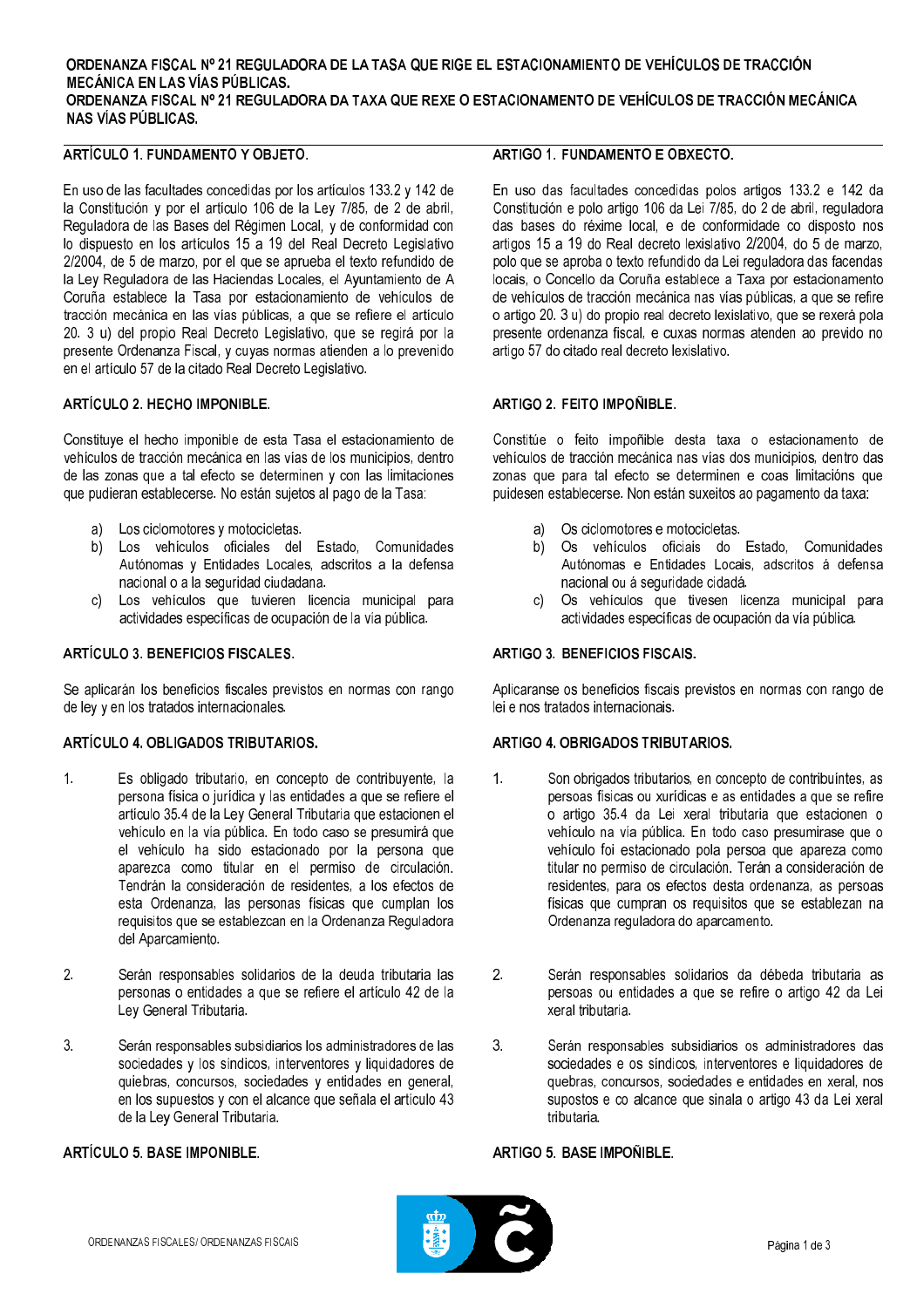#### ORDENANZA FISCAL Nº 21 REGULADORA DE LA TASA QUE RIGE EL ESTACIONAMIENTO DE VEHÍCULOS DE TRACCIÓN **MECÁNICA EN LAS VÍAS PÚBLICAS.** ORDENANZA FISCAL Nº 21 REGULADORA DA TAXA QUE REXE O ESTACIONAMENTO DE VEHÍCULOS DE TRACCIÓN MECÁNICA **NAS VÍAS PÚBLICAS.**

La cuota se determinará en función del tiempo de duración del estacionamiento y la zona en que este se produzca, según el cuadro de tarifas del artículo 6.

# **ARTÍCULO 6. TARIFAS.**

Las tarifas a aplicar serán las siguientes:

| - General: Pre-pagada. Con el máximo de 2 horas: | <b>EUROS</b> |
|--------------------------------------------------|--------------|
| Por 30 minutos                                   | 0,30         |
| Por 38 minutos                                   | 0,35         |
| Por 45 minutos                                   | 0,40         |
| Por 50 minutos                                   | 0,45         |
| Por 55 minutos                                   | 0,55         |
| Por 1 hora                                       | 0,60         |
| Por 1 hora 5 minutos                             | 0,65         |
| Por 1 hora 10 minutos                            | 0,70         |
| Por 1 hora 15 minutos                            | 0,75         |
| Por 1 hora 20 minutos                            | 0,80         |
| Por 1 hora 25 minutos                            | 0,90         |
| Por 1 hora 30 minutos                            | 0,95         |
| Por 1 hora 35 minutos                            | 1,00         |
| Por 1 hora 40 minutos                            | 1,05         |
| Por 1 hora 45 minutos                            | 1,10         |
| Por 1 hora 50 minutos                            | 1,15         |
| Por 1 hora 55 minutos                            | 1,25         |
| Por 2 horas                                      | 1,30         |

| - General de corta duración (I): Prepagada. Con el máximo de |     |
|--------------------------------------------------------------|-----|
| una hora:                                                    |     |
| Por 30 minutos                                               | 0.4 |
| Por 36 minutos                                               | 0.4 |
| Por 42 minutos                                               | 0.5 |
| Por 48 minutos                                               | በ Բ |

| ты чо пшило                                             |  |
|---------------------------------------------------------|--|
| Por 54 minutos                                          |  |
| Por 1 hora                                              |  |
|                                                         |  |
| -General de corta duración (Il Estacionamiento exprés): |  |
| Prepagada. Con el máximo de veinte minutos: A30         |  |
| Por 10 minutos                                          |  |

# - Tarifa por estacionamiento sin título y tarifa por exceso

Por 20 minutos

| Por no tener título habilitante específico de<br>autorización de estacionamiento o cuando este no<br>sea válido, siempre que el pago se realice dentro del<br>período de 60 minutos desde el aviso de denuncia  | 6.00 |
|-----------------------------------------------------------------------------------------------------------------------------------------------------------------------------------------------------------------|------|
| Por exceso del tiempo señalado en el título<br>habilitante, siempre que el pago se realice dentro del<br>período superior a 60 minutos e inferior a 120<br>minutos, desde la finalización del tiempo autorizado | 3.00 |
| Por exceso del tiempo señalado en el título<br>habilitante, siempre que el pago se realice dentro del<br>período de 60 minutos, desde la finalización del                                                       | 1.50 |

A cota determinarase en función do tempo de duración do estacionamento e da zona en que este se produza, segundo o cadro de tarifas do artigo 6.

# ARTIGO 6, TARIFAS.

As tarifas que se aplicarán serán as seguintes:

| ROS                                                                                                                                          | - Xeral: Pagada previamente. Co máximo de 2<br>horas:                                                                                                                                                                                                                                                                                                                                                 | <b>EUROS</b>                                                                                                                                 |
|----------------------------------------------------------------------------------------------------------------------------------------------|-------------------------------------------------------------------------------------------------------------------------------------------------------------------------------------------------------------------------------------------------------------------------------------------------------------------------------------------------------------------------------------------------------|----------------------------------------------------------------------------------------------------------------------------------------------|
| 0,30<br>0,35<br>0,40<br>0,45<br>0,55<br>0,60<br>0,65<br>0,70<br>0,75<br>0,80<br>0,90<br>0,95<br>1,00<br>1,05<br>1,10<br>1,15<br>1,25<br>1,30 | Por 30 minutos<br>Por 38 minutos<br>Por 45 minutos<br>Por 50 minutos<br>Por 55 minutos<br>Por 1 hora<br>Por 1 hora 5 minutos<br>Por 1 hora 10 minutos<br>Por 1 hora 15 minutos<br>Por 1 hora 20 minutos<br>Por 1 hora 25 minutos<br>Por 1 hora 30 minutos<br>Por 1 hora 35 minutos<br>Por 1 hora 40 minutos<br>Por 1 hora 45 minutos<br>Por 1 hora 50 minutos<br>Por 1 hora 55 minutos<br>Por 2 horas | 0,30<br>0,35<br>0,40<br>0,45<br>0,55<br>0,60<br>0,65<br>0,70<br>0,75<br>0,80<br>0,90<br>0,95<br>1,00<br>1,05<br>1,10<br>1,15<br>1,25<br>1,30 |
| €                                                                                                                                            | - Xeral de corta duración (I): Prepagada.Co                                                                                                                                                                                                                                                                                                                                                           |                                                                                                                                              |
| 0,40<br>0,45<br>0,55<br>0,60<br>0,65<br>0,70                                                                                                 | máximo de 1 hora:<br>Por 30 minutos<br>Por 36 minutos<br>Por 42 minutos<br>Por 48 minutos<br>Por 54 minutos<br>Por 1 hora                                                                                                                                                                                                                                                                             | 0,40<br>0,45<br>0,55<br>0,60<br>0,65<br>0,70                                                                                                 |
| 0,20<br>0,40                                                                                                                                 | - Xeral de corta duración (Il-Estacionamento-<br>exprés): Pregada. Co máximo de vinte minutos:<br>Por 10 minutos<br>Por 20 minutos                                                                                                                                                                                                                                                                    | 0,20<br>0,40                                                                                                                                 |
| ,00 €                                                                                                                                        | - Tarifa por estacionamento sen título e tarifa por<br>exceso<br>Por non ter título habilitante específico de<br>autorización de estacionamento ou cando este non<br>sexa válido, sempre que o pago se realice dentro do<br>período de 60 minutos desde o aviso de denuncia                                                                                                                           | 6,00€                                                                                                                                        |
| $00 \in$                                                                                                                                     | Por exceso do tempo sinalado no título habilitante,<br>sempre que o pagamento se realice dentro do<br>período superior a 60 minutos e inferior a 120 minutos<br>desde a finalización do tempo autorizado                                                                                                                                                                                              | 3,00€                                                                                                                                        |
| ,50€                                                                                                                                         | Por exceso do tempo sinalado no título habilitante<br>sempre que o pagamento se realice dentro do<br>período de 60 minutos desde a finalización do tempo                                                                                                                                                                                                                                              | 1,50 €                                                                                                                                       |